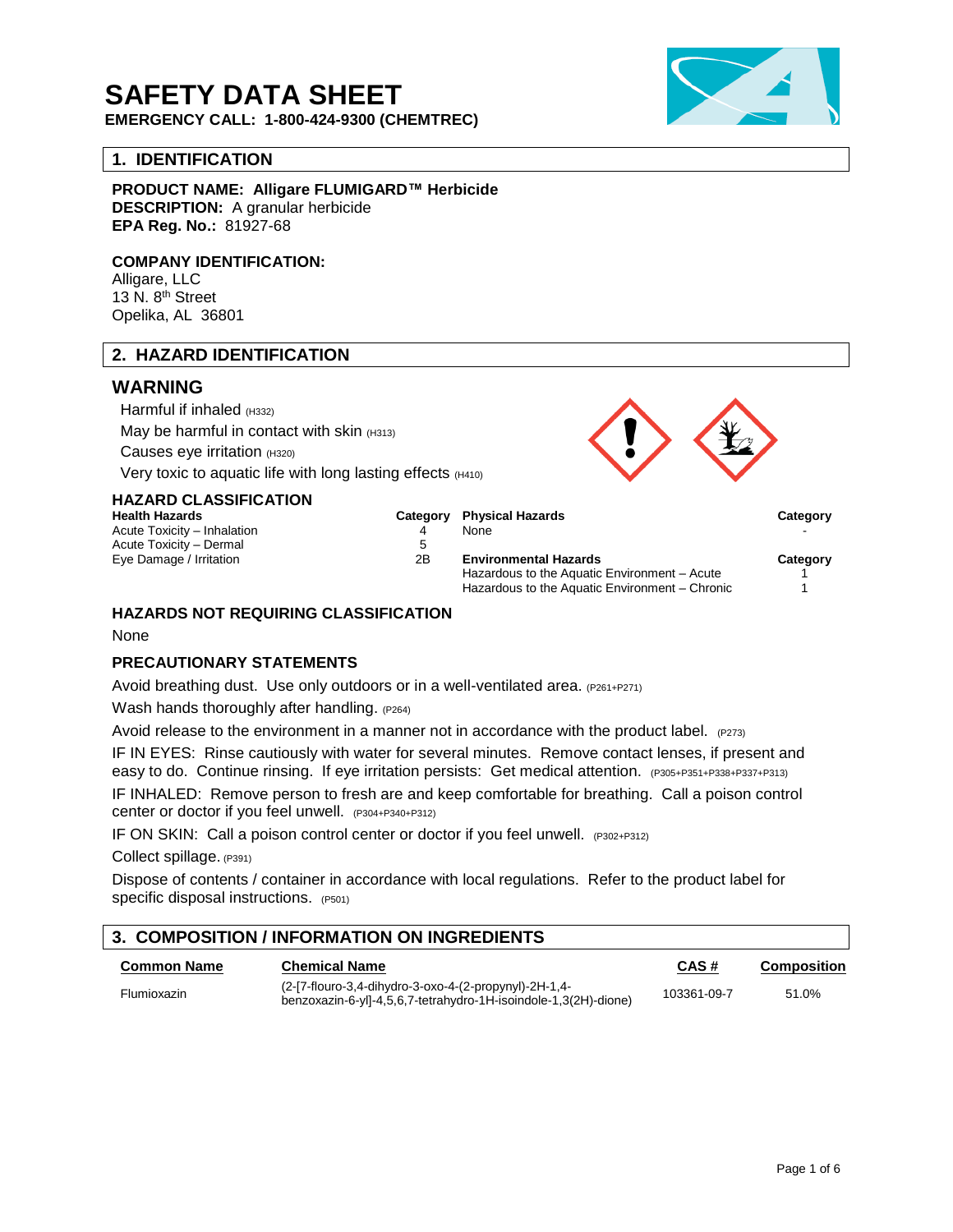## **4. FIRST AID MEASURES**

Have the product container or label with you when calling a poison control center or doctor or going for treatment. You may also contact 1-800-424-9300 for emergency medical treatment information.

IF INHALED: Move person to fresh air. If person is not breathing, call 911 or an ambulance, then give artificial respiration, preferably by mouth-to-mouth, if possible. Call a poison control center or doctor for further treatment advice.

IF ON SKIN OR CLOTHING: Take off contaminated clothing. Rinse skin immediately with plenty of water for 15 to 20 minutes. Call a poison control center or doctor for treatment advice.

IF IN EYES: Hold eye open and rinse slowly and gently with water for 15-20 minutes. Remove contact lenses, if present, after the first 5 minutes, then continue rinsing eye. Call a poison control center or doctor for treatment advice.

IF SWALLOWED: Call a poison control center or doctor immediately for treatment advice. Have person sip a glass of water if able to swallow. Do not induce vomiting unless told to do so by a poison control center or doctor. Do not give anything by mouth to an unconscious person.

### **5. FIREFIGHTING MEASURES**

**Flash Point:** No data available

**Flammability Limits:** Not determined

**Fire and Explosion Hazards:** May thermally decompose in fire releasing irritating and toxic gases.

**Means of Extinction:** Use water fog or fine spray, CO<sub>2</sub>, foam or dry chemical.

**Fire Fighting Instructions:** Does not burn, fight surrounding fire as appropriate. Evacuate area and fight fire upwind from a safe distance to avoid possible hazardous fumes and decomposition products. Dike runoff and do not allow runoff to enter sewers, storm drains or waterways. Foam and dry chemical extinguishing systems are preferred to prevent environmental damage from excessive water runoff. Decontaminate PPE and firefighting equipment before reuse.

**Firefighting Equipment:** Self-contained breathing apparatus with full face piece and full bunker gear.

**Hazardous Combustion Products:** Nitrogen and fluorine compounds may result.

**NFPA Ratings:** Health: 1 / Flammability: 1 / Reactivity: 0

## **6. ACCIDENTAL RELEASE MEASURES**

Clean up spills immediately observing the precautions in Section 8 of this SDS. Isolate the hazard area and keep unnecessary and unprotected personnel from entering. Keep upwind of spill and ventilate area if possible. Prevent material from contaminating soil or from entering sewage and drainage systems and bodies of water.

**Spills:** Reduce airborne dust and vacuum or sweep up material and place in a chemical waste container. Wash spill area with soap and water, and pick up wash liquid with absorbent material and place in a chemical waste container.

# **7. HANDLING AND STORAGE**

**Handling:** Avoid breathing dust and spray mist. Avoid contact with skin, eyes or clothing. Wash thoroughly with soap and water after handling and before eating, drinking, chewing gum, or using tobacco. Remove and wash contaminated clothing before reuse.

**Storage:** Keep pesticide in original container. Store in a cool, dry, secure place. Do not put formulation or dilute spray solution into food or drink containers. Do not store or transport near feed or food. Not for use or storage in or around the home. Do not contaminate water, food or feed by storage, disposal or cleaning equipment.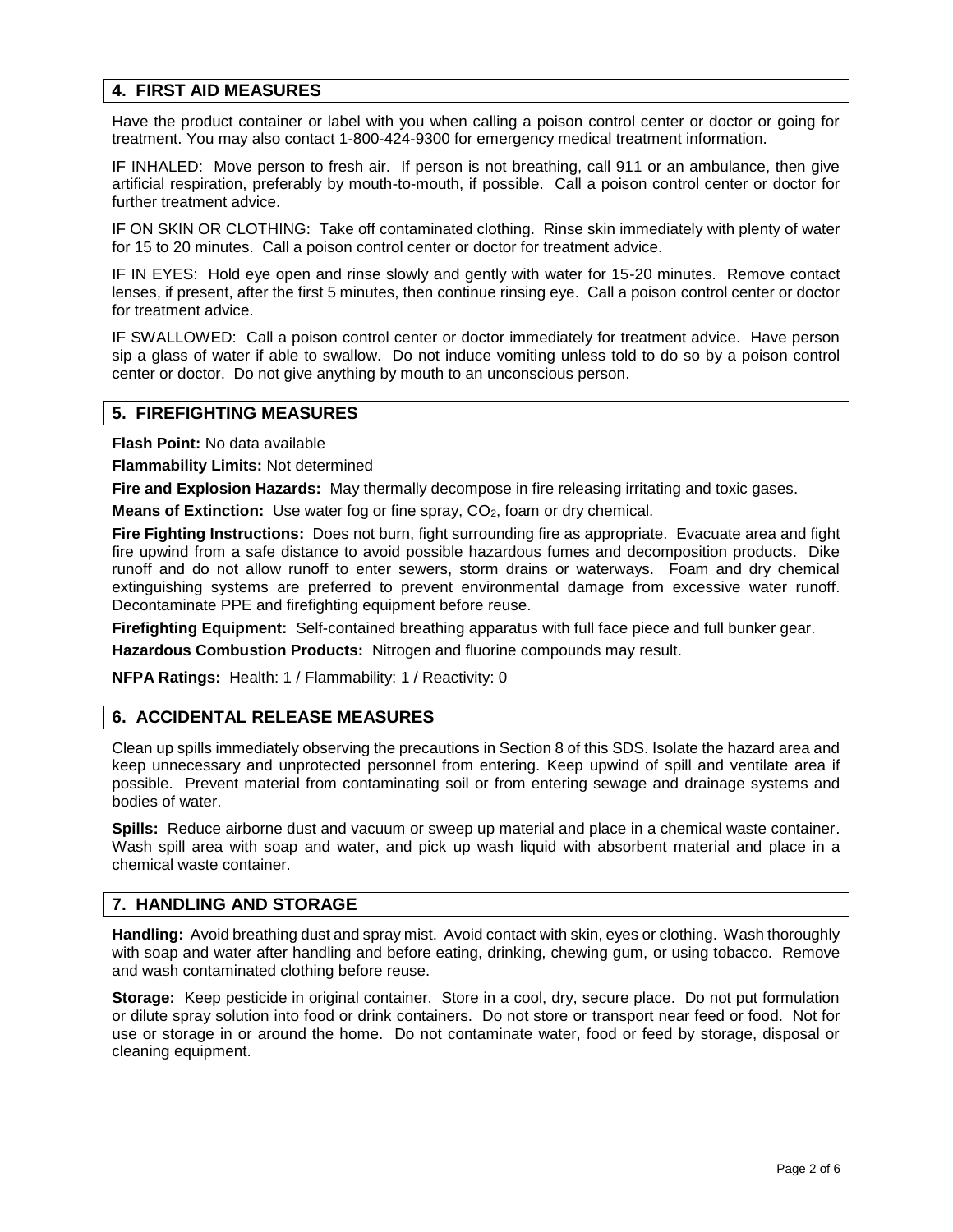# **8. EXPOSURE CONTROLS / PERSONAL PROTECTION**

**Engineering Controls:** Facilities storing or utilizing this material should be equipped with an eyewash station and a safety shower.

**Protective Clothing:** Applicators and other handlers must wear: long-sleeved shirt and long pants, socks, shoes and waterproof gloves.

**General:** Remove clothing immediately if pesticide gets inside. Then wash thoroughly and put on clean clothing. Remove PPE immediately after handling this product. Wash the outside of gloves before removing. As soon as possible, wash thoroughly and change into clean clothing.

## **9. PHYSICAL AND CHEMICAL PROPERTIES**

| Appearance:<br>Odor:<br><b>Melting / Freezing point:</b><br>Boiling Point / Boiling Range: no data available<br><b>Flammability:</b><br><b>Flammability Limits:</b><br><b>Flash Point:</b><br><b>Auto-ignition Temperature:</b><br>Decomposition Temperature: no data available | Light brown granules<br>Slight<br>no data available<br>not flammable<br>no data available<br>no data available<br>no data available | pH:<br>Kinematic Viscosity: no data available<br>Solubility:<br><b>Partition coefficient:</b> no data available<br><b>Vapor Pressure:</b><br><b>Specific Gravity:</b><br><b>Bulk Density:</b> | $6 - 7$<br>Dispersible<br>no data available<br>no data available<br>0.6 $g/cm^3$ (37 lbs/ft <sup>3</sup> ) |
|---------------------------------------------------------------------------------------------------------------------------------------------------------------------------------------------------------------------------------------------------------------------------------|-------------------------------------------------------------------------------------------------------------------------------------|-----------------------------------------------------------------------------------------------------------------------------------------------------------------------------------------------|------------------------------------------------------------------------------------------------------------|
|---------------------------------------------------------------------------------------------------------------------------------------------------------------------------------------------------------------------------------------------------------------------------------|-------------------------------------------------------------------------------------------------------------------------------------|-----------------------------------------------------------------------------------------------------------------------------------------------------------------------------------------------|------------------------------------------------------------------------------------------------------------|

# **10. STABILITY AND REACTIVITY**

**CONDITIONS TO AVOID:** Temperature extremes and direct sunlight.

**CHEMICAL STABILITY:** Stable under normal use and transportation situations.

**HAZARDOUS DECOMPOSITION PRODUCTS:** None known.

**INCOMPATIBILITY WITH OTHER MATERIALS:** Strong oxidizing agents.

**HAZARDOUS REACTIONS:** None known.

**HAZARDOUS POLYMERIZATION:** Will not occur.

## **11. TOXICOLOGICAL INFORMATION**

**The following information is for the technical material or a similar formulation:**

**ORAL TOXICITY (rat LD50):** > 5,000 mg/kg

**DERMAL TOXICITY (rat LD50):** > 2,000 mg/kg

**INHALATION TOXICITY (rat**  $LC_{50}$ **):**  $> 2.18$  mg/L (4-hour)

**EYE IRRITATION:** Brief and/or minor irritation

**SKIN IRRITATION:** Brief and/or minor irritation

**SKIN SENSITIZATION:** Not a sensitizer

# **CARCINOGENICITY:**<br>IARC: Not lis

Not listed US NTP: Not listed ACGIH: Not listed

**MUTAGENIC TOXICITY:** No evidence of mutagenic effects during *in vivo* or *in vitro* studies.

**REPRODUCTIVE TOXICITY:** No evidence of reproductive or developmental toxicity.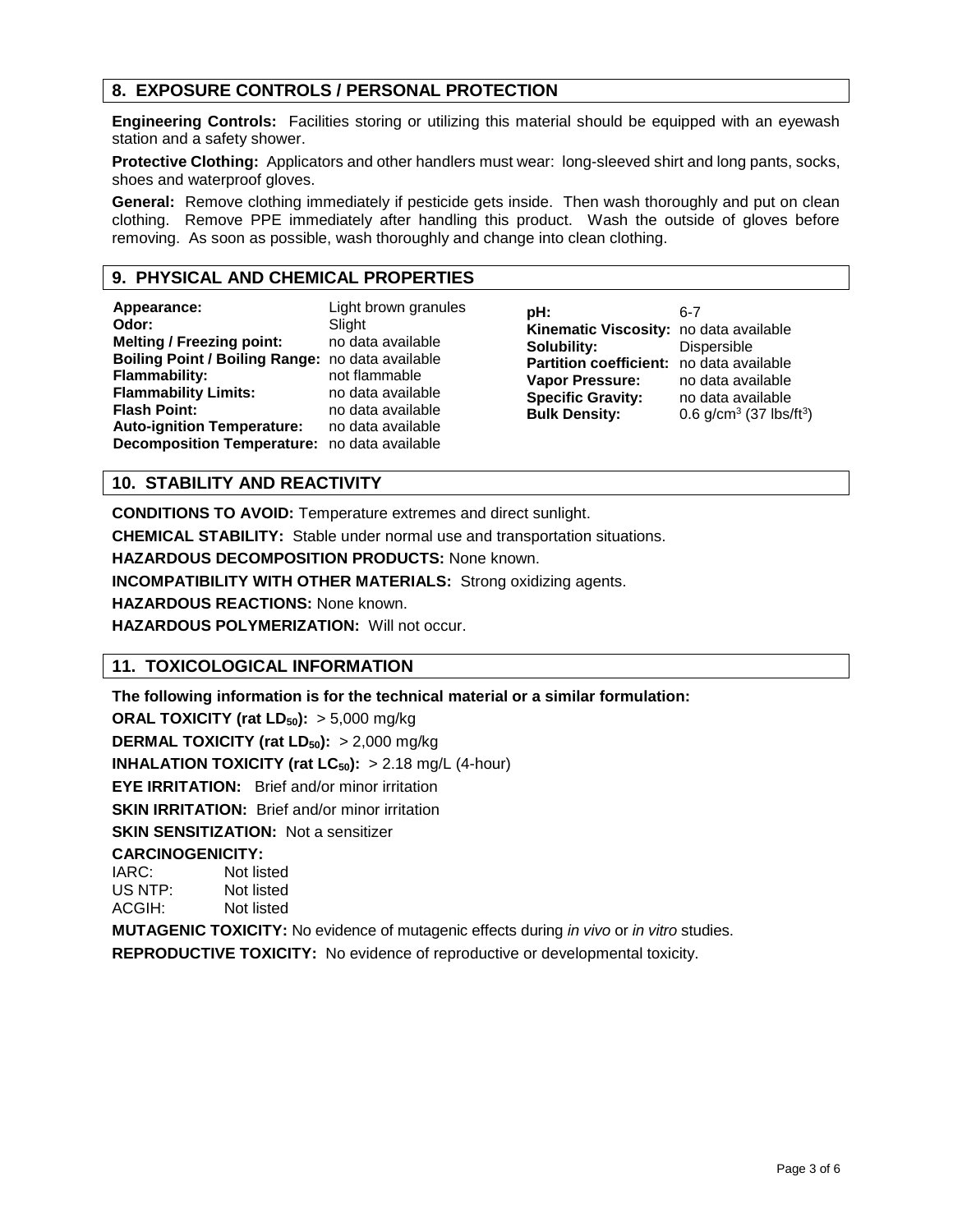## **12. ECOLOGICAL INFORMATION**

This product is toxic to non-target plants and aquatic invertebrates. Do not apply directly to water, to areas where surface water is present or to intertidal areas below the mean high-water mark. Drift and runoff may be hazardous to non-target plants and aquatic organisms in neighboring areas. Do not contaminate water when disposing of equipment washwaters or rinsate. Refer to the product label for additional information.

### **The following is for the active ingredient, Flumioxazin:**

| Rainbow trout (96-hr $LC_{50}$ ):                                            | $2.3 \text{ ma/L}$                                                                                     | Bobwhite Quail (Dietary $LC_{50}$ ): > 5,620 ppm    |                   |
|------------------------------------------------------------------------------|--------------------------------------------------------------------------------------------------------|-----------------------------------------------------|-------------------|
| Sheepshead minnow (96-hr LC <sub>50</sub> ):                                 | $> 4.7$ mg/L                                                                                           | Bobwhite Quail (48-hr oral $LD_{50}$ ): > 2,250 ppm |                   |
| Daphnia magna (48-hr LC <sub>50</sub> ):<br>Mysid shrimp (96-hr $LC_{50}$ ): | $> 5.5$ mg/L<br>$0.23$ mg/L                                                                            | Bees (acute contact):                               | $> 105 \mu g/bee$ |
| Rainbow trout (NOEC):<br>Mysid shrimp (NOEC):<br>Daphnia magna (NOEC):       | $>$ 7.7 $\mu$ g/L, $<$ 16 $\mu$ g/L<br>$> 15 \mu g/L, < 27 \mu g/L$<br>$> 52 \mu g/L$ , < 99 $\mu g/L$ |                                                     |                   |

## **13. DISPOSAL CONSIDERATIONS**

### **Do not contaminate water, food or feed by disposal.**

**PESTICIDE DISPOSAL:** Waste resulting from the use of this product may be disposed of on site or at an approved waste disposal facility.

**CONTAINER DISPOSAL:** Nonrefillable container. Do not reuse or refill this container. Refer to the product label for specific container handling instructions.

### **14. TRANSPORT INFORMATION**

| <b>UN Number:</b>                   | UN3077                                                                                                                                                                                                                                                                                                                   |
|-------------------------------------|--------------------------------------------------------------------------------------------------------------------------------------------------------------------------------------------------------------------------------------------------------------------------------------------------------------------------|
| <b>Proper Shipping Name:</b>        | Environmentally hazardous substance, solid, N.O.S. (contains Flumioxazin)                                                                                                                                                                                                                                                |
| <b>Transport Hazard Class:</b>      | 9                                                                                                                                                                                                                                                                                                                        |
| <b>Packing Group:</b>               | Ш                                                                                                                                                                                                                                                                                                                        |
| <b>Hazard Zone:</b>                 | A                                                                                                                                                                                                                                                                                                                        |
| <b>Marine Pollutant:</b>            | Yes <sup>1</sup>                                                                                                                                                                                                                                                                                                         |
| Hazardous Substance RQ:             | None                                                                                                                                                                                                                                                                                                                     |
| Labels / Placards:                  | US-DOT: Class 9 Environmentally Hazardous Substance <sup>2</sup><br>IMDG, IATA: Class 9 Environmentally Hazardous Substance <sup>3</sup>                                                                                                                                                                                 |
| <b>Emergency Guide:</b>             | 171 (NAERG – North American Emergency Response Guide)                                                                                                                                                                                                                                                                    |
| <sup>1</sup> Marine Pollutant Note: | Ground-only shipments are excluded from Marine Pollutant labeling<br>requirements as per 49CFR§172.101 Appendix B(4). For any shipments<br>involving all or part of the transport by vessel, the shipment must be<br>classified as a Marine Pollutant unless a limited quantity exemption applies<br>(see note 3 below). |
| <sup>2</sup> US-DOT Note:           | Not regulated for "ground only" shipments.                                                                                                                                                                                                                                                                               |
| <sup>3</sup> IMDG / IATA Note:      | Not regulated when shipped in single or inner packaging $\leq$ 11 lbs. (5 kg) in<br>strong outer packaging.                                                                                                                                                                                                              |

This information is not intended to convey all specific regulatory or operational requirements/information relating to this product. Transportation classifications may vary by container volume and may be influenced by regional or country variations in regulations. Additional transportation system information can be obtained through an authorized sales or customer service representative. It is the responsibility of the transporting organization to follow all applicable laws, regulations and rules relating to the transportation of the material.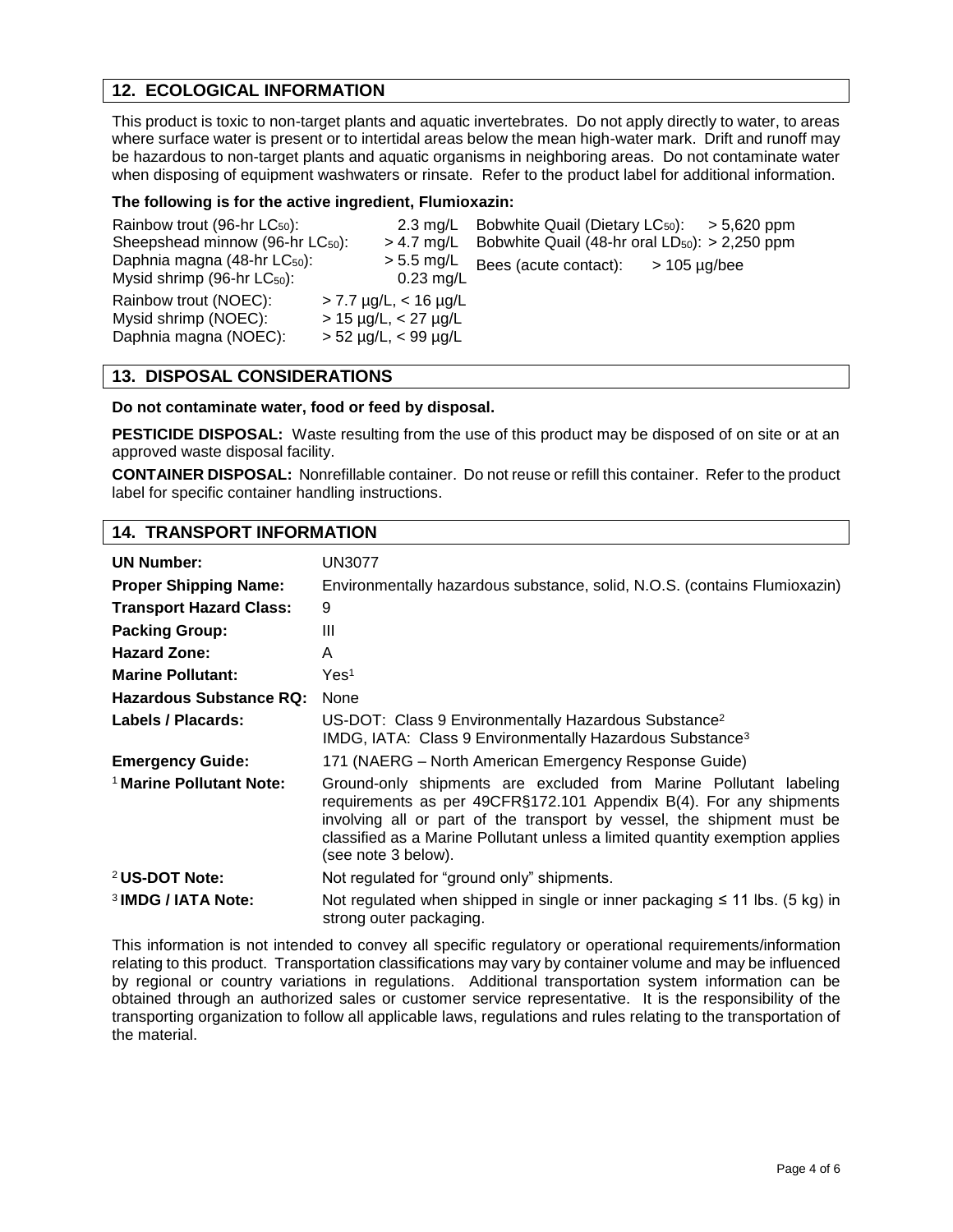## **15. REGULATORY INFORMATION**

### **FIFRA –**

This chemical is a pesticide product registered by the Environmental Protection Agency and is subject to certain labeling requirements under federal pesticide law. These requirements differ from the classification criteria and hazard information required for safety data sheets, and for workplace labels of non-pesticide chemicals. The following is the hazard information as required on the pesticide label:

## **PRECAUTIONARY STATEMENTS**

### **HAZARDS TO HUMANS AND DOMESTIC ANIMALS**

**CAUTION.** Harmful if inhaled or absorbed through the skin. Causes moderate eye irritation. Avoid breathing dust and spray mist. Avoid contact with skin, eyes or clothing. Wash thoroughly with soap and water after handling and before eating, drinking, chewing gum, or using tobacco. Remove and wash contaminated clothing before reuse. Wear long-sleeved shirt and long pants, socks, shoes and waterproof gloves.

See inside label booklet for additional Precautionary Statements and Directions for Use including Storage and Disposal instructions.

### **ENVIRONMENTAL HAZARDS**

This product is toxic to non-target plants and aquatic invertebrates. Do not apply directly to water, to areas where surface water is present or to intertidal areas below the mean high-water mark. Drift and runoff may be hazardous to non-target plants and aquatic organisms in neighboring areas. Do not apply where runoff is likely to occur. Do not apply when weather conditions favor drift from treated areas. Do not contaminate water when disposing of equipment washwaters or rinsate.

This pesticide is toxic to plants and should be used strictly in accordance with the drift and run-off precautions on this label in order to minimize off-site exposures.

Under some conditions this product may have a potential to run off to surface water or adjacent land. Where possible, use methods which reduce soil erosion, including no-till, limited till and contour plowing; these methods also reduce pesticide run-off. Use of vegetation filter strips along rivers, creeks, streams, wetlands or on the downhill side of fields where run-off could occur will minimize water run-off and is recommended.

All pesticides are governed under the Federal Insecticide, Fungicide, and Rodenticide Act (FIFRA). The regulatory information presented below is pertinent only when this product is handled outside of the normal use and application as a pesticide. This product is excluded from listing requirements under EPA/TSCA.

**SARA Title III – Section 302 Extremely Hazardous Substances** Not listed

**SARA Title III – Section 311/312 Hazard Categories**

Immediate

**SARA Title III – Section 312 Threshold Planning Quantity** N/A

**SARA Title III – Section 313 Reportable Ingredients** None

**CERCLA –**

Not listed

### **CALIFORNIA PROP 65 –**

This product does not contain any chemicals known to the State of California to cause cancer or reproductive harm.

### **CANADA –**

This product has been classified in accordance with the hazard criteria of the Controlled Products Regulations (CPR) and the SDS contains all of the information required by CPR.